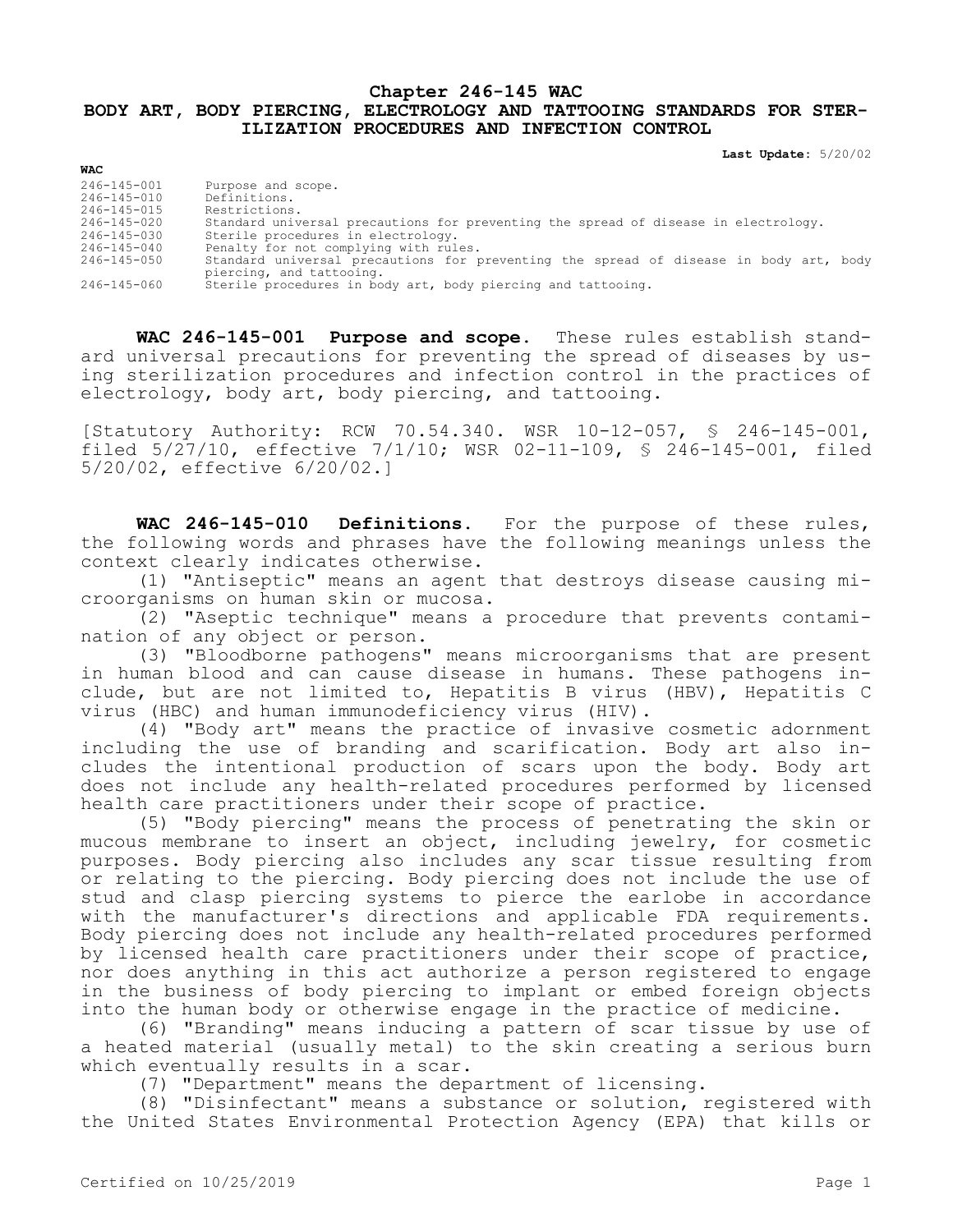inactivates viruses and pathogenic microorganisms, but not necessarily their spores.

(9) "Disinfect" or "disinfection" means the destruction of disease-causing microorganisms on inanimate objects or surfaces, thereby rendering these objects safe for use or handling.

(10) "Electrologist" means a person who practices the business of electrology for a fee.

(11) "Electrology" means the process of permanently removing hair by using solid needle or probe electrode epilation, including:

(a) Thermolysis, being of shortwave, high frequency type;

(b) Electrolysis, being a galvanic type; or

(c) A combination of both which is accomplished by a superimposed or sequential blend.

(12) "FDA" means United States Food and Drug Administration.

(13) "Gloves" means single-use disposable medical grade gloves that are FDA approved.

(14) "Hand sanitizer" means an alcohol-based sanitizer with a concentration of 60% to 95% ethanol or isopropanol.

(15) "Jewelry" means any personal ornament inserted into a newly pierced area, which must be made of surgical implant-grade stainless steel, solid 14k or 18k white or yellow gold, niobium, titanium, or platinum, or a dense, low-porosity plastic, which is free of nicks, scratches, or irregular surfaces and has been properly sterilized prior to use.

(16) "Licensee" means a shop, business or individual licensed to practice body art, body piercing or tattooing.

(17) "Procedure(s)" means body art, body piercing, and tattooing procedures.

(18) "Sanitize" means a procedure that reduces the level of microbial contamination so that the item or surface is considered safe.

(19) "Scarification" means altering skin texture by cutting the skin and controlling the body's healing process in order to produce wounds, which result in permanently raised wheals or bumps known as keloids.

(20) "Sharps" means any objects (sterile or contaminated) that may purposefully or accidentally cut or penetrate the skin or mucosa including, but not limited to, presterilized, single-use needles, scalpel blades, and razor blades.

(21) "Sharps container" means a puncture-resistant, leak-proof container that can be closed for handling, storage, transportation, and disposal and that is labeled with the international biohazard symbol.

(22) "Single-use" means products, instruments or items that are intended for one-time use and are disposed of after each use including, but not limited to, cotton swabs or balls, tissue or paper products, paper or plastic cups, gauze and sanitary coverings, razors, needles, scalpel blades, stencils, ink cups and protective gloves.

(23) "Sterilization" means a process that destroys all forms of microbial life, including highly resistant bacterial spores.

(24) "Sterilizer" means an apparatus that is registered and listed with the FDA for destroying all forms of microbial life, including highly resistant bacterial spores.

(25) "Tattooing" means to pierce or puncture the human skin with a needle or other instrument for the purpose of implanting an indelible mark, or pigment into the skin.

(26) "Universal precautions" is an approach to infection control as defined by the Center for Disease Control (CDC). According to the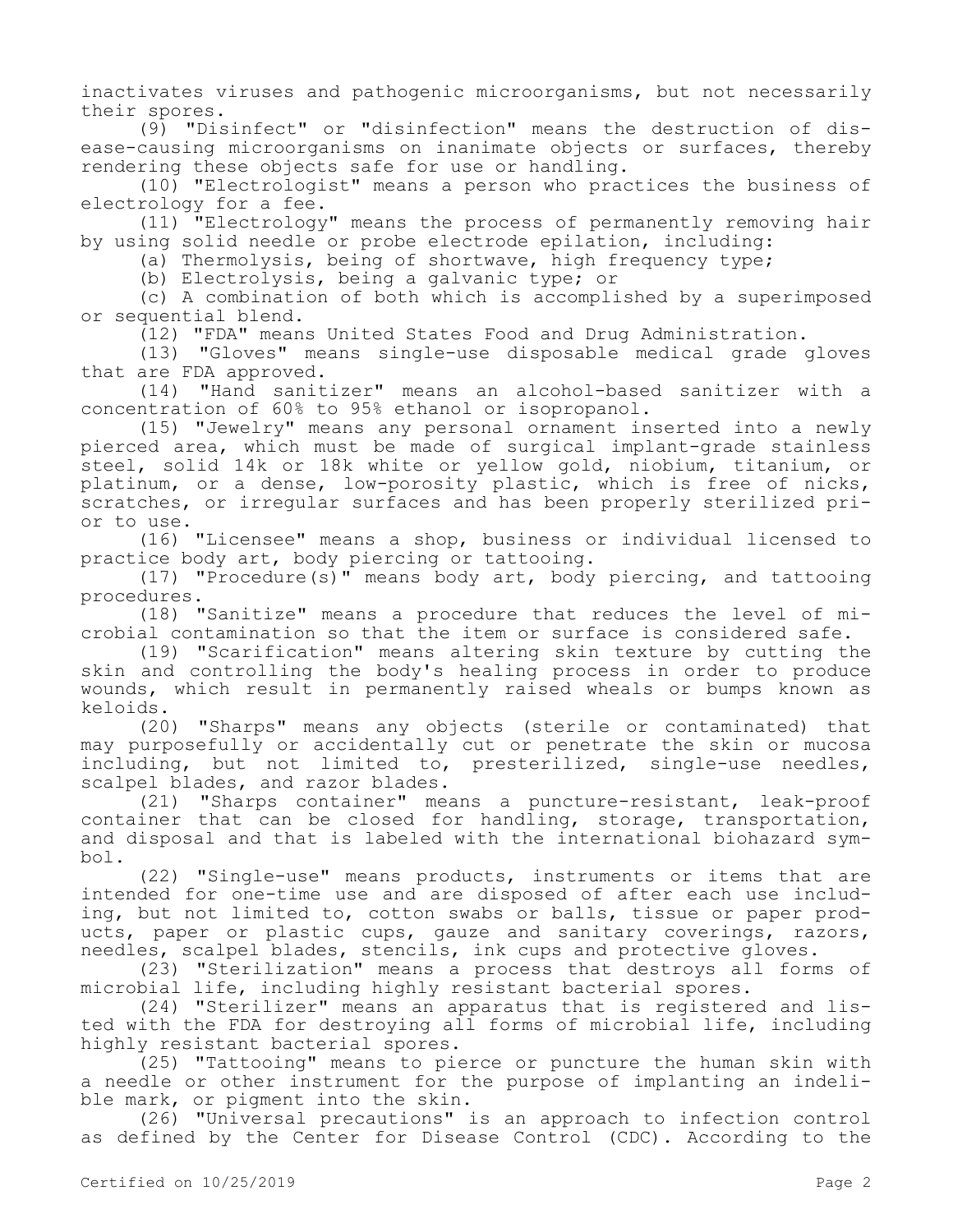concept of universal precautions, all human blood and certain body fluids are treated as if known to be infectious for human immunodeficiency virus (HIV), Hepatitis B virus (HBV) and other bloodborne pathogens.

[Statutory Authority: RCW 70.54.340. WSR 10-12-057, § 246-145-010, filed 5/27/10, effective 7/1/10; WSR 02-11-109, § 246-145-010, filed 5/20/02, effective 6/20/02.]

**WAC 246-145-015 Restrictions.** (1) Electrologists, and individuals licensed to perform body piercing, body art and tattooing, shall not perform procedures:

(a) While under the influence of alcohol or drugs;

(b) If they have weeping dermatitis or draining sores;

(c) On a client who appears to be under the influence of alcohol or drugs; or

(d) On a client who has evident skin lesions or skin infections in the area of the procedure, including sunburn.

(2) Animals are not permitted in body art, body piercing and tattooing procedure areas, except for guide and service animals accompanying persons with disabilities. Aquariums are allowed in a waiting room and nonprocedural area. No animals are allowed in the sterilization area.

[Statutory Authority: RCW 70.54.340. WSR 10-12-057, § 246-145-015, filed 5/27/10, effective 7/1/10.]

**WAC 246-145-020 Standard universal precautions for preventing the spread of disease in electrology.** The following universal precautions must be used by electrologists in the care of all clients.

(1) Wash hands with soap and water immediately before and after each client contact;

(2) Wash hands and other skin surfaces immediately and thoroughly if contaminated with blood or other body fluids;

(3) Wash hands immediately before single-use disposable gloves are put on and after gloves are removed;

(4) Clean the client's skin by applying an antiseptic or antibacterial solution prior to and following treatment;

(5) Wear new gloves with each client to prevent skin and mucous membrane exposure contact with blood or other body fluids of each client;

(6) Wear gloves for touching blood and body fluids, mucous membranes, or nonintact skin of all clients, and for handling items or surfaces soiled with blood or body fluids;

(7) Change gloves after contact with each client;

(8) Immediately remove gloves that are torn or have small pinholes, wash hands and put on new gloves;

(9) Take precautions to prevent injuries caused by needles and other sharp instruments or devices during procedures; when cleaning used instruments; during disposal of used needles; and when handling sharp instruments after procedures;

(10) Prevent needlestick injuries by not recapping needles or breaking needles by hand and by not otherwise manipulating contaminated needles by hand;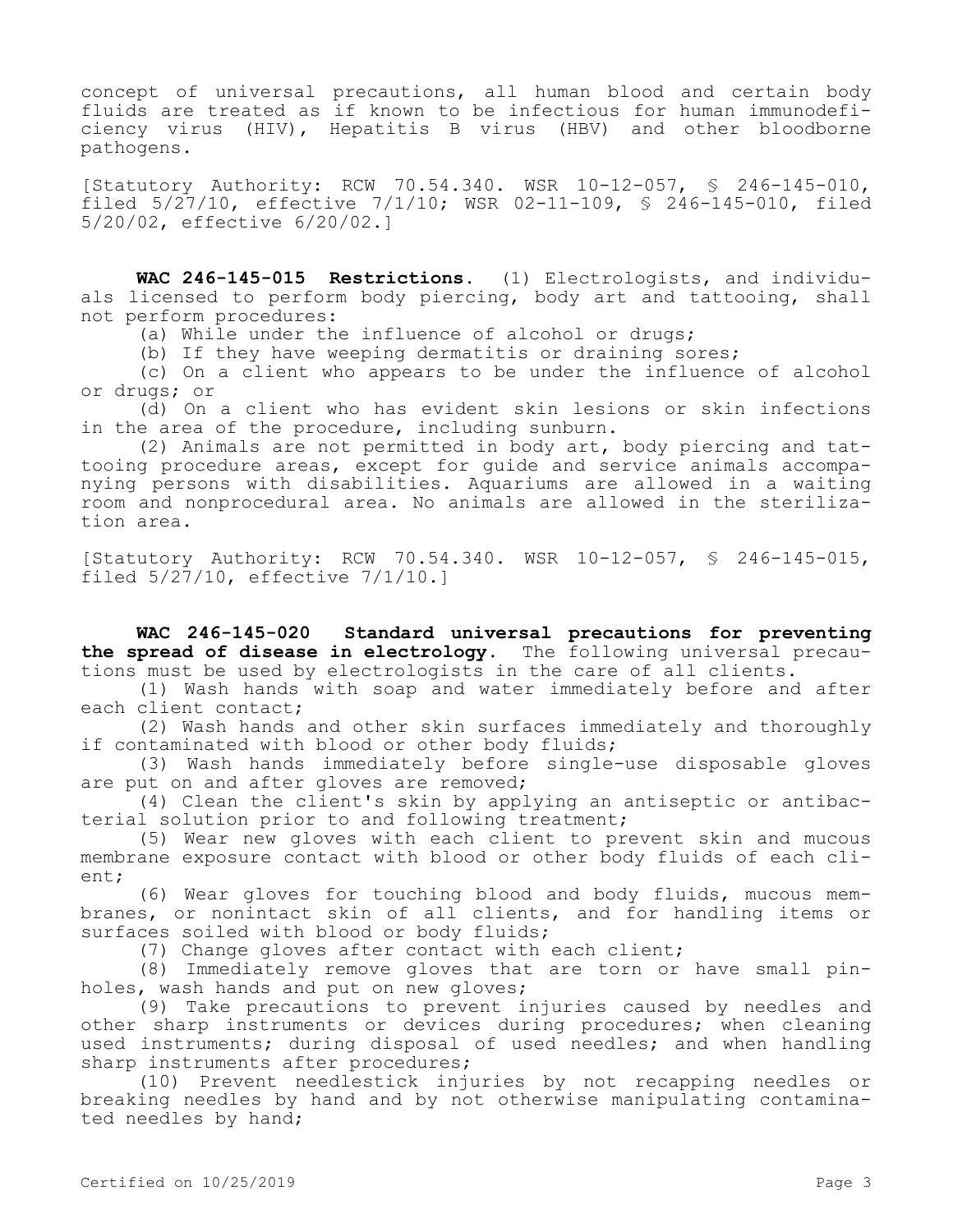(11) Dispose of used disposable needles and other sharp items in puncture-resistant containers;

(12) Inspect hands for small cuts, sores and abrasions; if present, use a Seal-skin product or bandage. If the electrologist has weeping dermatitis or draining sores, the electrologist should avoid contact with clients and equipment until the weeping dermatitis or draining sores are healed;

(13) Regularly clean and disinfect countertops; regularly clean walls when visibly soiled; regularly vacuum and clean carpets and floors; and

(14) Clean and disinfect other frequently touched surfaces including, but not limited to, equipment and lamps between each client.

[Statutory Authority: RCW 70.54.340. WSR 10-12-057, § 246-145-020, filed 5/27/10, effective 7/1/10; WSR 02-11-109, § 246-145-020, filed 5/20/02, effective 6/20/02.]

**WAC 246-145-030 Sterile procedures in electrology.** To ensure that clients are not exposed to disease through needles or other instruments, electrologists must:

(1) Use single-use, presterilized disposable needles on one client and then dispose of the needle immediately in a puncture-resistant container;

(2) Not use reusable needles;

(3) Use single-use sharp items on only one client and dispose of the items immediately in a puncture-resistant container;

(4) Only reuse cleaned and sterilized sharp items and instruments that are intended for multiple use;

(5) Thoroughly clean and sterilize reusable sharp items and instruments between clients;

(6) Accumulate reusable sharp items and instruments in a holding container by submersion in a solution of a protein-dissolving enzyme detergent and water;

(7) Sterilize reusable items in a steam autoclave or dry-heat sterilizer, which is used, cleaned and maintained according to the manufacturer's instructions;

(8) Resterilize a reusable sterile instrument before using it on a client, if it is contaminated by dropping, by touching an unsterile surface, by a torn package, by the package being punctured, damaged, wet or by some other means;

(9) Immediately dispose of a single-use item in a puncture-resistant container, if it is contaminated by dropping, by touching an unsterile surface, by a torn package, by the package being punctured, damaged, wet or by some other means;

(10) Immediately dispose of an instrument in a puncture-resistant container if the expiration date has passed; and

(11) Monitor sterilizers to determine that all conditions of sterilization are met. This includes:

(a) Assuring that sterilizers have a thermometer and timer to indicate whether adequate heat has been applied to packaged equipment;

(b) Using or checking chemical indicators on each package to assure the items have been exposed to the sterilization process;

(c) Sterilizers must be tested by biological spore tests according to the manufacturer's instructions. In the event of a positive biological spore test, the electrologist must take immediate action to ensure all conditions of sterilization are met; and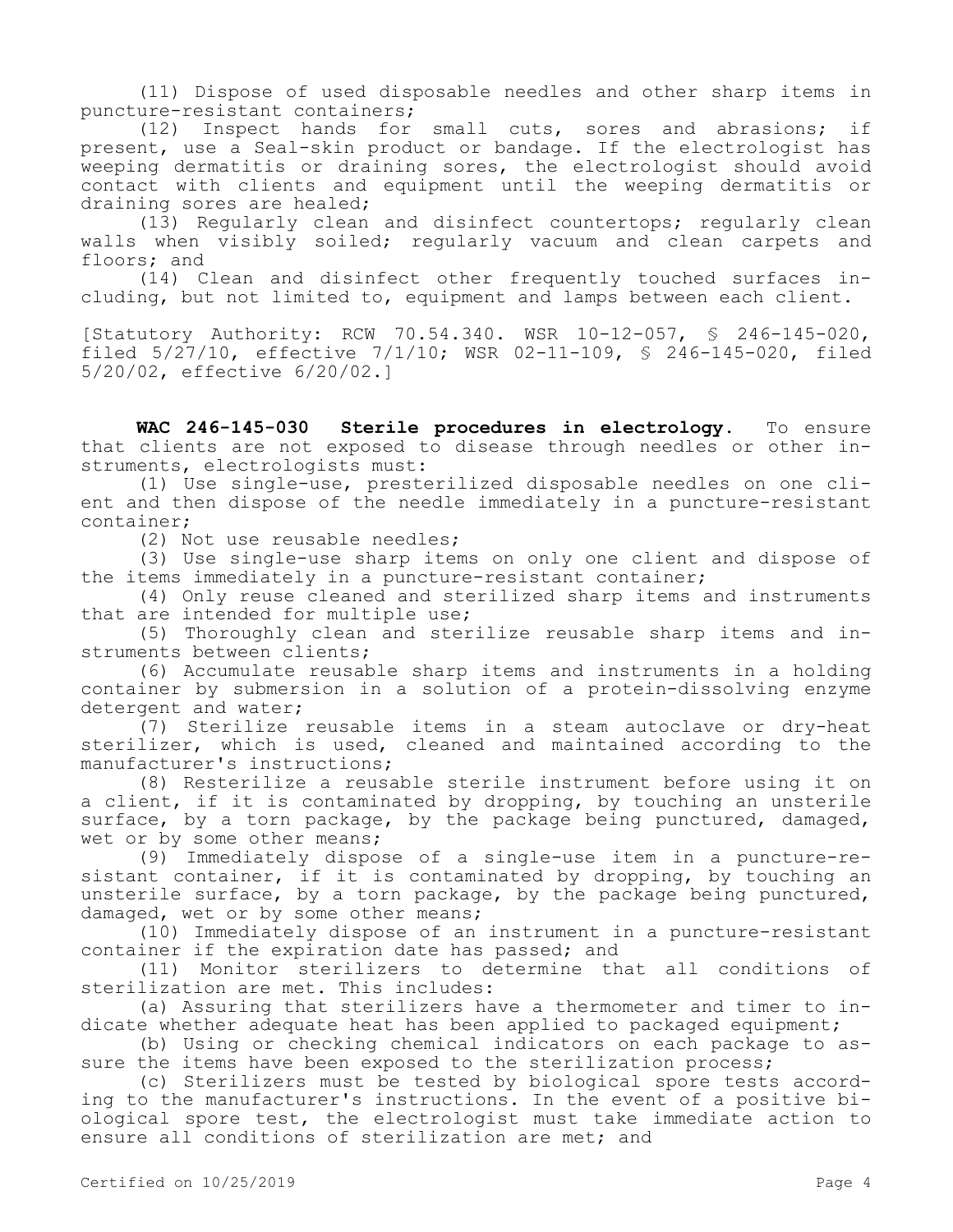(d) Documentation of monitoring must be maintained either in the form of a log reflecting dates and person(s) conducting the testing or copies of reports from an independent testing entity. The documentation must be maintained at least three years.

[Statutory Authority: RCW 70.54.340. WSR 10-12-057, § 246-145-030, filed 5/27/10, effective 7/1/10; WSR 02-11-109, § 246-145-030, filed 5/20/02, effective 6/20/02.]

**WAC 246-145-040 Penalty for not complying with rules.** Any electrologist out of compliance with the rules in this chapter will be guilty of a misdemeanor.

[Statutory Authority: RCW 70.54.340. WSR 10-12-057, § 246-145-040, filed 5/27/10, effective 7/1/10; WSR 02-11-109, § 246-145-040, filed 5/20/02, effective 6/20/02.]

**WAC 246-145-050 Standard universal precautions for preventing the spread of disease in body art, body piercing, and tattooing.** The following universal precautions must be used by persons licensed to practice body art, body piercing, and tattooing:

(1) Use sterile instruments and aseptic techniques at all times during a procedure.

(2) Use only presterilized single-use disposable needles for body piercing and tattooing on one client and then dispose of the needles immediately in a sharps container.

(3) Wear a clean outer garment and prevent hair from coming into contact with the client. All necklaces, bracelets, or other personal items must be removed or covered by the outer garment or gloves to prevent the item coming in contact with the client.

(4) Wash hands and wrists thoroughly in warm running water with soap for at least twenty seconds, scrub around and under fingernails, rinse completely and dry with a clean single-use towel or hand dryer. Handwashing must be done immediately before and after performing a procedure.

(5) Inspect hands for small cuts, sores and abrasions. If present, use a Seal-skin product or bandage.

(6) Licensees with weeping dermatitis or draining sores must avoid contact with clients and equipment until the weeping dermatitis or draining sores are healed.

(7) Wear gloves during procedures and while assembling instruments. Licensees must wash hands immediately before single-use disposable gloves are put on and after gloves are removed.

(8) Wear gloves to prepare the client's skin (washing and shaving) and then discard the gloves after completing the preparation. A new pair of gloves must be put on before continuing the procedure.

(9) Remove gloves immediately, wash hands or use a hand sanitizer, and put on new gloves, when gloved hands break aseptic technique (e.g., touching eyes, nose or mouth, answering the phone, opening a door, or retrieving an item from the floor) during a procedure, or when gloves are torn or have small pinholes.

(10) If a licensee sustains a needle stick, they shall resume the procedure with clean and sterile equipment after rewashing hands and putting on new gloves.

(11) Change gloves after contact with each client.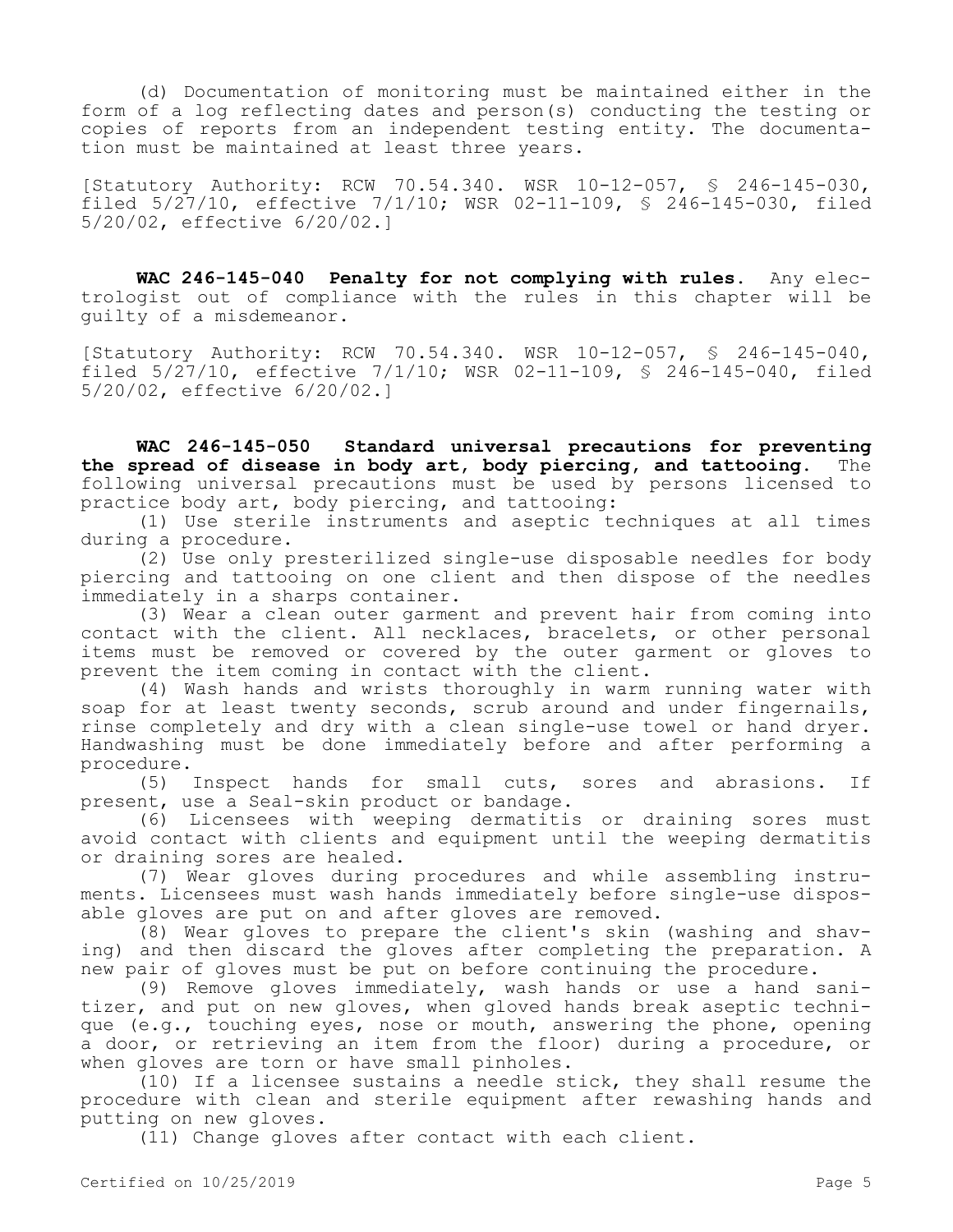(12) Clean and disinfect chairs, tables, work spaces, counters, and general use equipment in the procedure area between each client. Follow manufacturers' instructions for proper use of disinfecting (or detergent) products.

(13) Use appropriate barrier films to cover all items gloved hands would normally come into contact with during a procedure. These items include, but are not limited to, machine heads, clip cords, spray bottles, seat adjustment controls, power control dials or buttons and work lamps.

(14) Use single-use stencils. Petroleum jellies, soaps and other products used in the application of stencils must be dispensed and applied using aseptic technique and in a manner to prevent contamination of the original container and its contents. The applicator must be single-use.

(15) Use only single-use pigment or ink containers for each client. Pigments and ink shall be dispensed from containers in a manner to prevent contamination to the unused portion. Individual containers of ink or pigment must be discarded after use.

(16) Use single-use razors during procedures and dispose of them in a sharps container.

(17) In the event of blood flow, use products that are single-use to control or check the blood flow or absorb the blood. Used products must be disposed of immediately in appropriate covered container. The use of styptic pens or alum solids to control blood flow is prohibited.

(18) Inks or pigments must not be banned or restricted by the FDA and must not be mixed with improper ingredients. Information indicating the source of all inks and pigments shall be available to the department upon request.

(19) Use single-use marking instruments or instruments sanitized by design, such as alcohol based ink pens, on intact skin that has been treated with an antiseptic solution. Any marking instrument that comes in contact with mucous membranes or broken skin shall be single- $11S^{\alpha}$ .

(20) All jewelry, as defined in WAC 246-145-010, must be obtained in presterilized packaging from the manufacturer or be sterilized onsite prior to the procedure.

(21) Cleanse the client's skin before and after a procedure by washing the skin with a FDA registered antiseptic solution applied with a clean, single-use product. A sanitary covering must be placed over the procedure site when appropriate.

(22) Wearing new gloves open each package containing a sterile instrument in the presence of the client and handle each instrument in a manner to prevent contamination of the instrument.

(23) Prevent needlestick injuries by not recapping needles or breaking needles by hand and by not otherwise manipulating contaminated needles by hand.

(24) Disposal of sharps containers must comply with the local solid waste program through the licensee's local county health department.

[Statutory Authority: RCW 70.54.340. WSR 10-12-057, § 246-145-050, filed 5/27/10, effective 7/1/10.]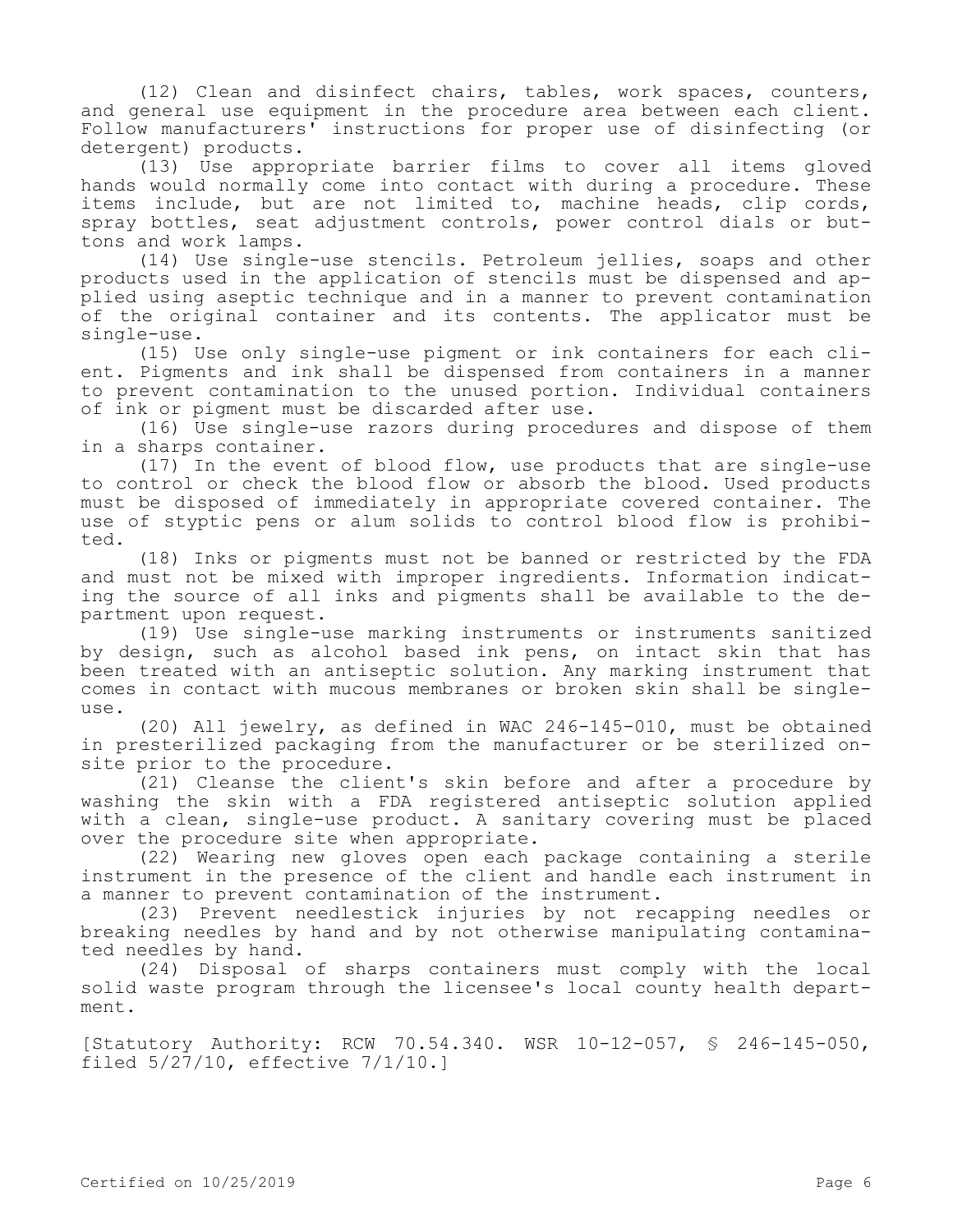**WAC 246-145-060 Sterile procedures in body art, body piercing and tattooing.** (1) To prevent clients from being exposed to diseases through needles or other instruments, licensees must:

(a) Use single-use, presterilized disposable needles on one client and then dispose of the needle immediately in a sharps container. Reusable needles must not be used.

(b) Use single-use sharps on only one client and dispose of the items immediately in a sharps container.

(c) Reuse only cleaned and sterilized instruments that are intended for multiple use between clients. A distinct, separate area must be used for cleaning instruments, wrapping/packaging the items and for handling and storing sterilized instruments. Prior to sterilizing and as soon as practical after use, instruments must be brushed or swabbed to remove foreign material or debris, rinsed, then either:

(i) Submersed and soaked in a protein dissolving detergent or enzyme cleaner; or

(ii) Immersed in detergent and water in an ultrasonic cleaning unit used according to the manufacturer's instructions; and

(iii) Rinsed and dried prior to packaging for sterilization. Ensure that the rinse step is adequate for removing cleaning residues to levels that will not interfere with the subsequent sterilization process.

(iv) Inspect instrument surface for breaks in integrity that would impair either cleaning or sterilization. Ensure that detergents or enzymatic cleaners are compatible with the metals and other materials used in the instruments.

(d) Seal cleaned instruments in bags/packing materials that are compatible with the sterilization process and are sufficiently strong to resist puncture and tears and are cleared by the FDA. Label sterilized instruments with a load number that indicates the sterilizer used, the cycle or load number, and the date of sterilization.

(e) Sterilize instruments using a monitored sterilizer. Follow the sterilization times, temperatures and other parameters recommended by the manufacturers of the instruments, sterilizer and packaging used.

(f) Arrange all items to be sterilized so all surfaces will be directly exposed to the sterilizing agent, which means loading procedures must allow for free circulation of steam (or another sterilant) around each item.

(g) Use mechanical, chemical and biologic monitors to ensure the effectiveness of the sterilization process.

(i) Monitor each load with mechanical (e.g., time, temperature, pressure) and chemical (internal and external) indicators. If the internal chemical indicator is visible, an external indicator is not needed.

(ii) At least monthly use biologic indicators to test effectiveness of sterilizer with an FDA cleared commercial preparation of spores intended specifically for the type and cycle parameters of the sterilizer.

(h) For each sterilization cycle, record the type of sterilizer and cycle used; the load identification number; the load contents; the exposure parameters (e.g., time and temperature); the operator's name or initials, and the results of the mechanical, chemical and biological monitoring. Records must be retained for three years and must be provided to the department upon request.

(i) Perform preventive maintenance of sterilizer as directed by the manufacturer's instructions.